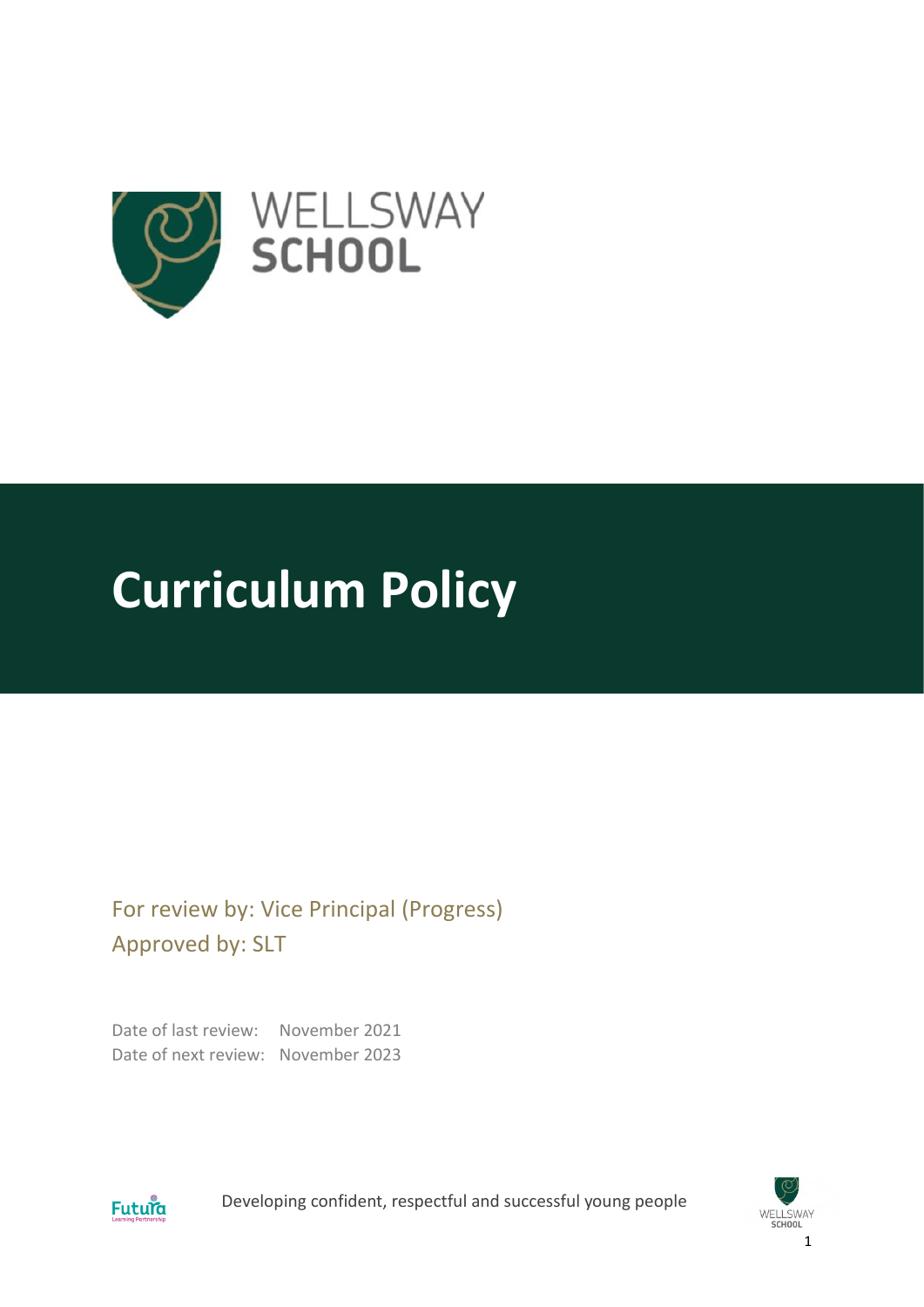# **1. Rationale**

- 1.1. As an academy Wellsway School is not required to follow the National Curriculum, however, our curriculum is broadly shaped by it.
- 1.2. Our curriculum has been developed in accordance with the Futura Learning Partnership Curriculum Framework for learners in EYFS to Key Stage 5
- 1.3. The Wellsway curriculum is made up of all the learning and other experiences that we plan for our students.
- 1.4. Wellsway School's philosophy is very much one of inclusive teaching and learning.

# **2. Context**

- 2.1. The central philosophy on which the curriculum of Wellsway is based is that all students are of equal worth and that each has an entitlement to a properly planned and delivered education that is broad, balanced, relevant, coherent and differentiated.
- 2.2. **Intent**: The school curriculum has been deliberately designed to give students access to the knowledge they are entitled to, as set out in national curriculum at Key Stage 3, and a broad and ambitious curriculum at Key Stage 4 and 5 – providing them with the cultural capital needed for success in life. This is underpinned by the Futura Learning Partnership Curriculum Framework for learners in EYFS to Key Stage 5. The curriculum model at Key Stage 3 has been designed to build from students' experience at Key Stage 2, in liaison and collaboration with primary phase leaders from across the trust, and to support students' transition from primary school. All Key Stage 4 students are given the opportunity to choose an EBacc curriculum and the curriculum model at Key Stage 3 has been reviewed to ensure students finish Year 9 with the literacy and numeracy skills necessary for this academic route.

### 2.3. **Implementation:**

Course programmes of study and schemes of learning have been designed to help students' long term memory of subject content – with revisiting and recapping previously taught material and linking across topics and subjects to help students make connections across different areas of the curriculum. Curriculum Directors have worked together to consider the order of topics taught to ensure fluency and cohesion across teams and year groups.

Assessment is planned for to not only promote progress – to embed and develop key knowledge and skills and to diagnose students' weaknesses and areas of strength to inform planning, but also in consideration of staff workload. Written feedback is planned for and used only to inform students of how to improve, and students act upon this with 'Go Green' and 'ABC'.



Developing confident, respectful and successful young people

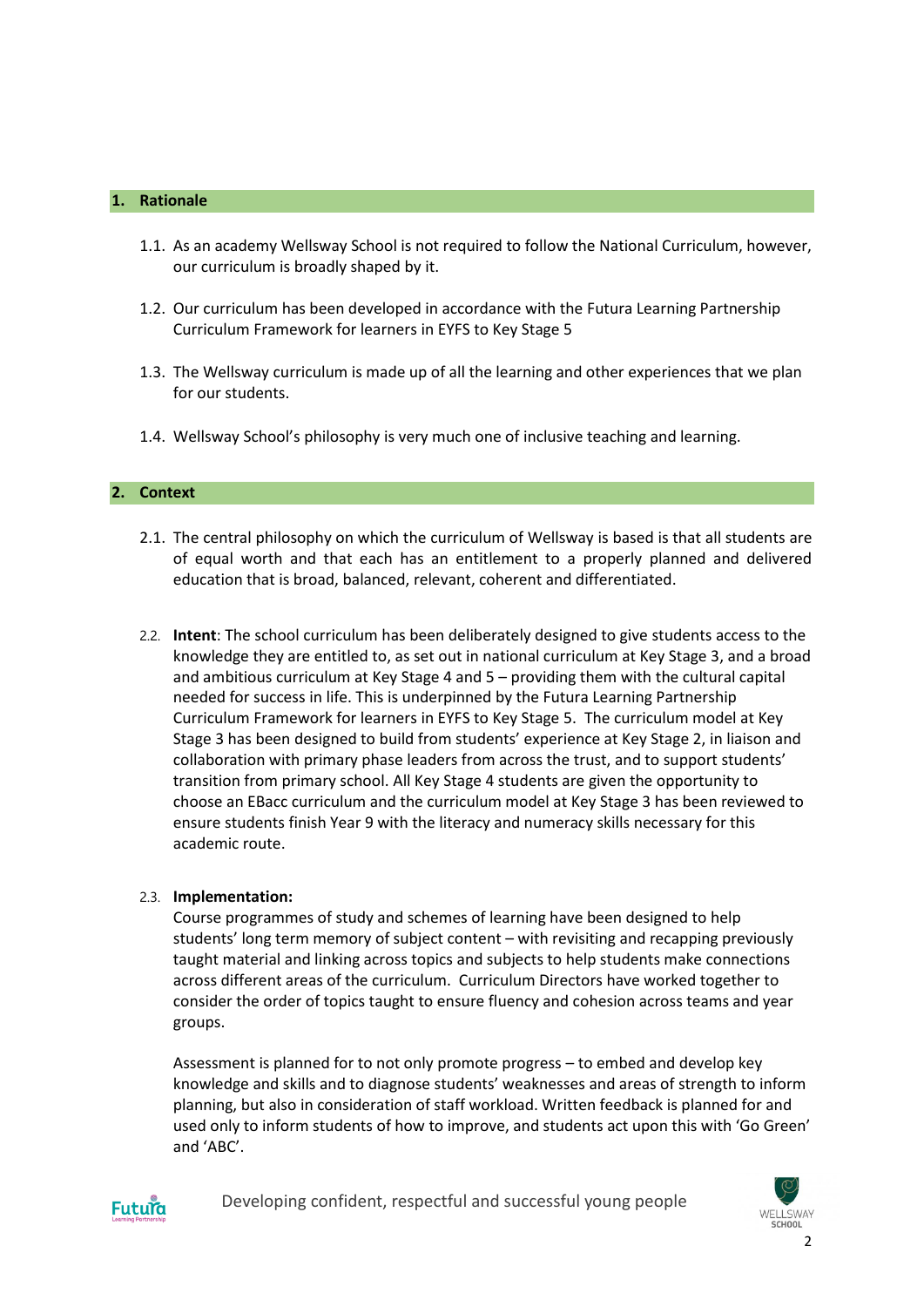Curriculum materials are selected according to the curriculum intent, with consideration of workload and necessary rigour/ challenge and, where, necessary, accessibility for students with SEN/D. Questioning is targeted and used to develop skills and knowledge and to provide challenge. Literacy is a priority for all curriculum areas, and all teachers understand that they have a crucial role in ensuring its effective delivery to ensure students are successful both at school and in adult life. In order to raise standards and attainment across the curriculum, teams consider how to improve reading, writing, oracy and vocabulary in a way that is appropriate for the curriculum area.

Our teachers are highly trained and skilled practitioners. Subject knowledge is of paramount importance in recruitment and in considering staffing and CPLD requests – each Curriculum Director completes a subject knowledge audit of their team before writing their Improvement Plan to ensure teachers deliver academically sound and rigorous programmes of study.

- 2.4. The curriculum is designed and taught with the intention of ensuring that all students read to an age-appropriate level and fluency.
- 2.5. The curriculum aims to promote students' spiritual, moral, social and cultural development (SMSC).
- 2.6. Personal, social and health education (PSHE) is delivered across the curriculum in subject lessons, during tutorial periods with form tutors, and also in discrete specialist sessions.
- 2.7. The curriculum aims to develop students' awareness of British values.
- 2.8. Careers education, information, advice and guidance (CEAIG) is delivered by a combination of Wellsway staff, independent advisers and visiting institutions, including employers.
- 2.9. The curriculum helps prepare students for the opportunities, responsibilities and experiences of life.
- 2.10. The school has a particular commitment to equal opportunities. There is ambition for all learners and the curriculum is not narrowed or reduced for SEND students.
- 2.11. In addition to the taught curriculum we offer an extensive programme of extra-curricular activities.

# **3. Organisation**

- 3.1. Procedures are put in place to ensure that our curriculum is delivered through a two week, fifty period timetable.
- 3.2. A common curriculum is followed by all students for the first three years; art, drama, English, geography, history, mathematics (including computing), music, physical education (including dance), religious studies, science, technology (including textiles, resistant materials and food), French and Spanish.



Developing confident, respectful and successful young people